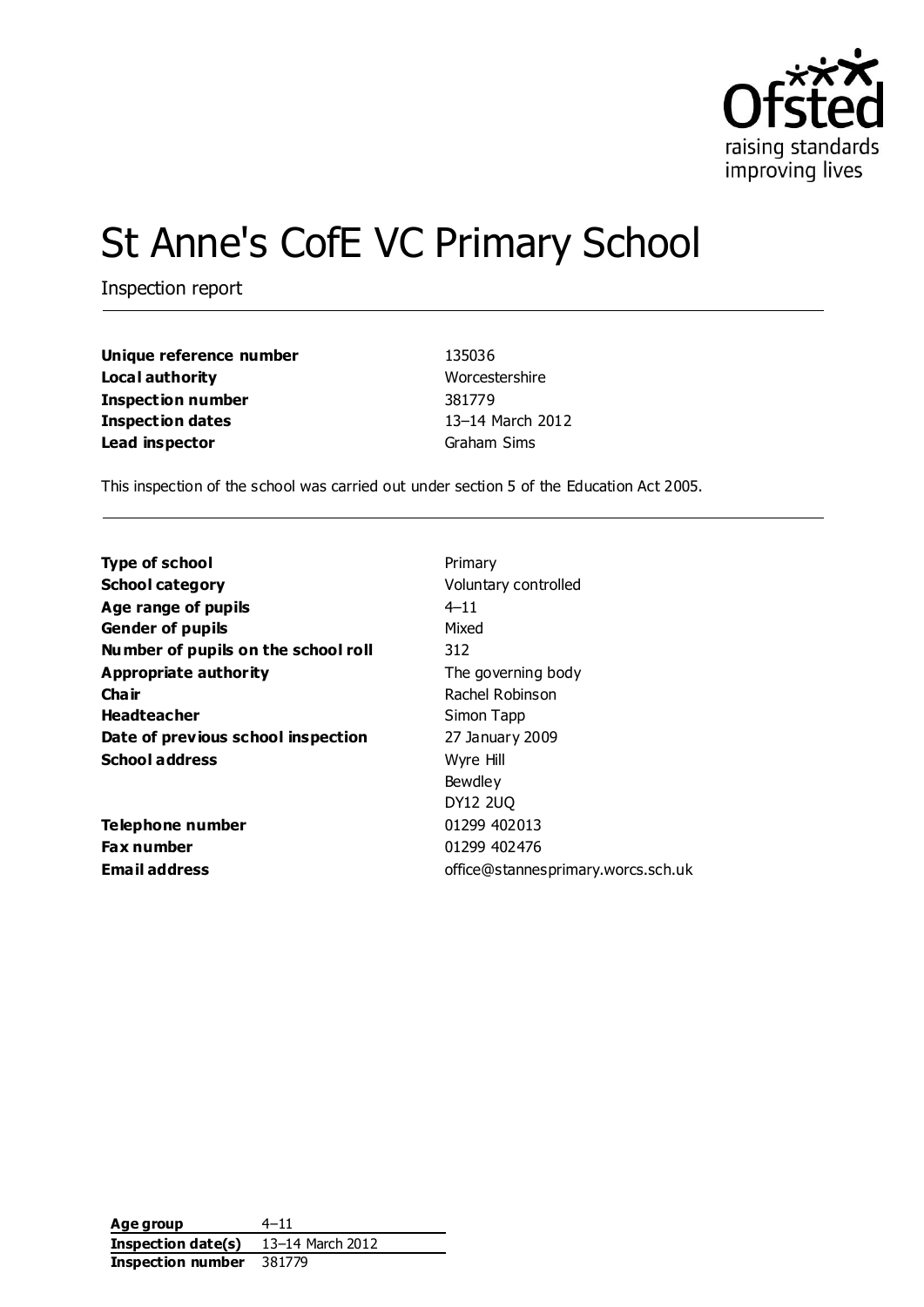

You can use Parent View to give Ofsted your opinion on your child's school. Ofsted will use the information parents and carers provide when deciding which schools to inspect and when.

You can also use Parent View to find out what other parents and carers think about schools in England. You can visit [www.parentview.ofsted.gov.uk,](http://www.parentview.ofsted.gov.uk/) or look for the link on the main Ofsted website: [www.ofsted.gov.uk](http://www.ofsted.gov.uk/)

The Office for Standards in Education, Children's Services and Skills (Ofsted) regulates and inspects to achieve excellence in the care of children and young people, and in education and skills for learners of all ages. It regulates and inspects childcare and children's social care, and inspe cts the Children and Family Court Advisory Support Service (Cafcass), schools, colleges, initial teacher training, work-based learning and skills training, adult and community learning, and education and training in prisons and other secure establishments. It assesses council children's services, and inspects services for looked after children, safeguarding and child protection.

Further copies of this report are obtainable from the school. Under the Education Act 2005, the school must provide a copy of this report free of charge to certain categories of people. A charge not exceeding the full cost of reproduction may be made for any other copies supplied.

If you would like a copy of this document in a different format, such as large print or Braille, please telephone 0300 123 4234, or email enquiries@ofsted.gov.uk.

You may copy all or parts of this document for non-commercial educational purposes, as long as you give details of the source and date of publication and do not alter the information in any way.

To receive regular email alerts about new publications, including survey reports and school inspection reports, please visit our website and go to 'Subscribe'.

Piccadilly Gate Store St **Manchester** M1 2WD

T: 0300 123 4234 Textphone: 0161 618 8524 E: enquiries@ofsted.gov.uk W: www.ofsted.gov.uk



© Crown copyright 2012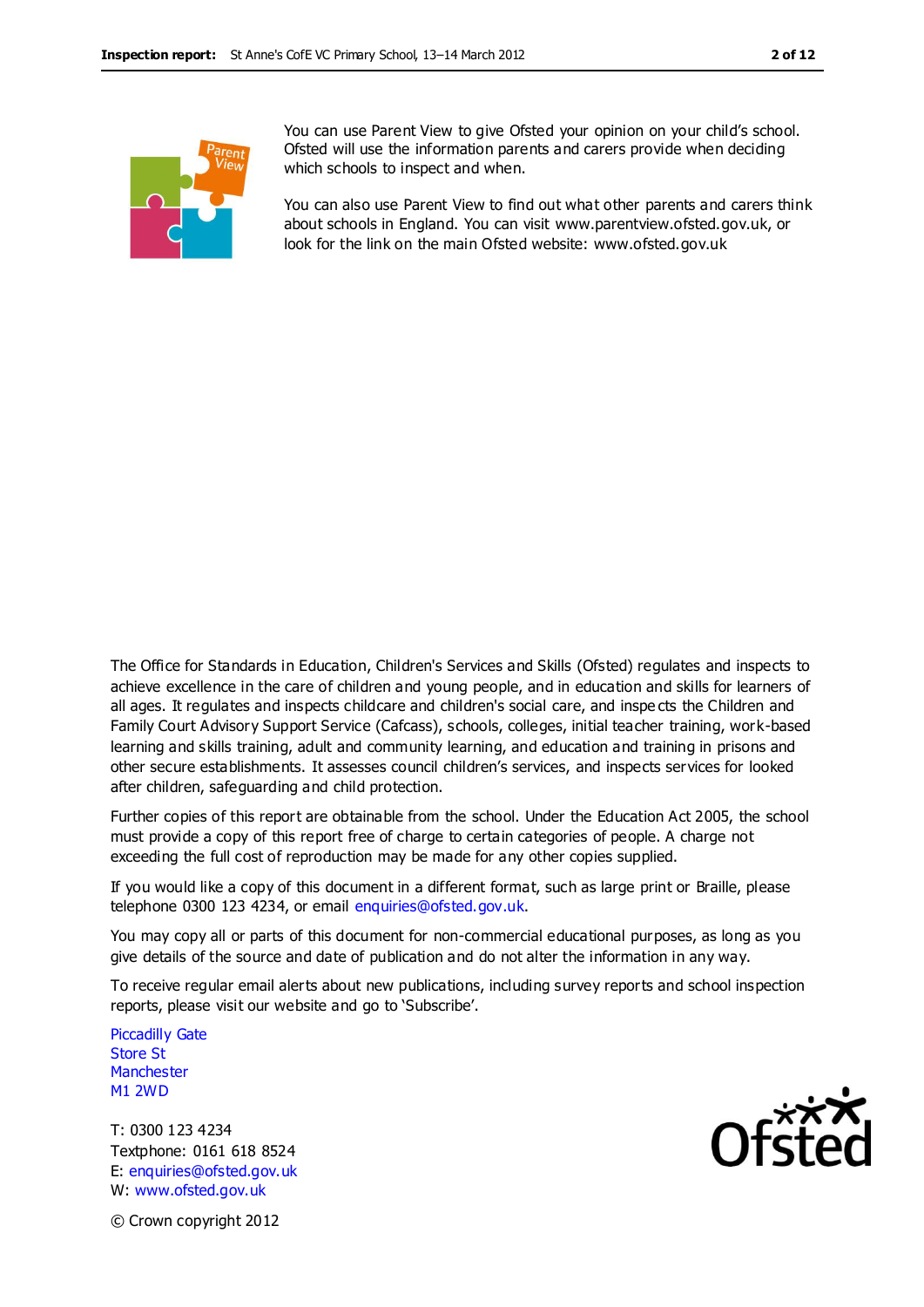## **Introduction**

Inspection team

| Inspection team |                      |
|-----------------|----------------------|
| Graham Sims     | Additional inspector |
| Linda Rowley    | Additional inspector |
| Andrew Morrish  | Additional inspector |

This inspection was carried out with two days' notice. Inspectors visited 36 lessons, observing each class at least three times for varying lengths of time and seeing all 13 teachers teach. They also observed the teaching of small groups of pupils undertaken by teaching assistants and volunteers. They listened to pupils read and looked at their written work. They held discussions with the headteacher, groups of pupils, nearly all of the teaching staff and six members of the governing body. They observed the school's work and looked at the school's attendance data, behaviour logs, the school development plan, assessment data, planning, safeguarding procedures and other documentation. Inspectors scrutinised questionnaires completed by 163 parents and carers, 100 pupils and 22 staff.

## **Information about the school**

St Anne's Primary School is larger than the average-sized primary school. The vast majority of pupils are of White British heritage. Few pupils are from minority ethnic groups and very few speak English as an additional language. The proportion of pupils known to be eligible for free school meals is below average. The proportion of disabled pupils and those who have special educational needs is broadly average.

On-site pre-school provision is available for three- and four-year-olds at Community Corner. Before- and after-school care for children aged three to 11 is available at Stay and Play. Both of these facilities are run by private providers and are inspected separately.

In 2011, the school met the government's floor standards, which set the minimum expectations for attainment and progress for pupils at the end of Year 6.

The school's latest accreditations include the Activemark, Healthy School status and Eco-School status at bronze level.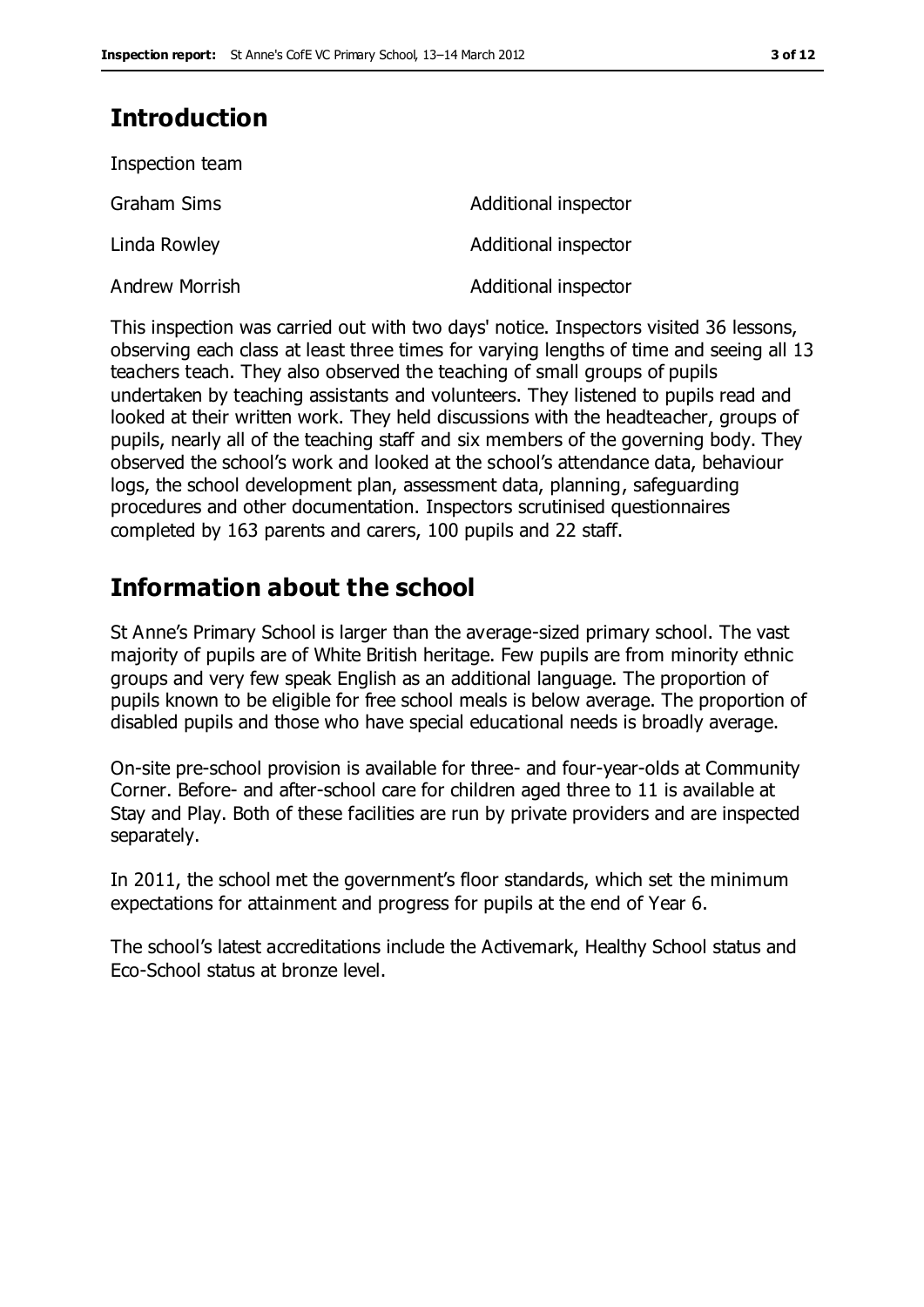## **Inspection judgements**

| <b>Overall effectiveness</b>   |  |
|--------------------------------|--|
|                                |  |
| <b>Achievement of pupils</b>   |  |
| <b>Quality of teaching</b>     |  |
| Behaviour and safety of pupils |  |
| Leadership and management      |  |

### **Key findings**

- St Anne's Primary School is a good school which has improved significantly since its previous inspection. The school is led and managed well and pupils make good progress. Parents, carers and pupils have a high opinion of the school because of its ethos and the quality of its pastoral care. It is not outstanding because the quality of pupils' writing is not yet high enough and the teaching and work in some subjects lack depth.
- Pupils achieve well. They have made good progress over the last two and a half years and attainment has risen in all year groups. Standards rose from significantly below average in 2009 to just above average in 2011. Progress in reading and mathematics is particularly good. It is improving in writing, but teachers do not mark pupils' work rigorously enough or give them enough opportunity to respond to their comments.
- The quality of teaching over time is good. It has improved markedly as a result of good leadership, well-focused training and good procedures to develop teachers' accountability and provide support where needed. Aspects of teaching which have been a focus for improvement, such as reading and mathematics, are particularly strong. However, the work in some subjects, which have not received a similar level of attention, lacks challenge and does not do enough to support the development of pupils' writing skills.
- $\blacksquare$  Pupils have positive attitudes to learning and behave well. They feel safe in school and have full confidence in the school's systems to sort out any problems. The level of attendance is well above the national average.
- Strong leadership from the headteacher and governing body has improved teaching, and good performance management has raised standards. Some subject leaders have not yet had the opportunity to develop their areas of responsibility.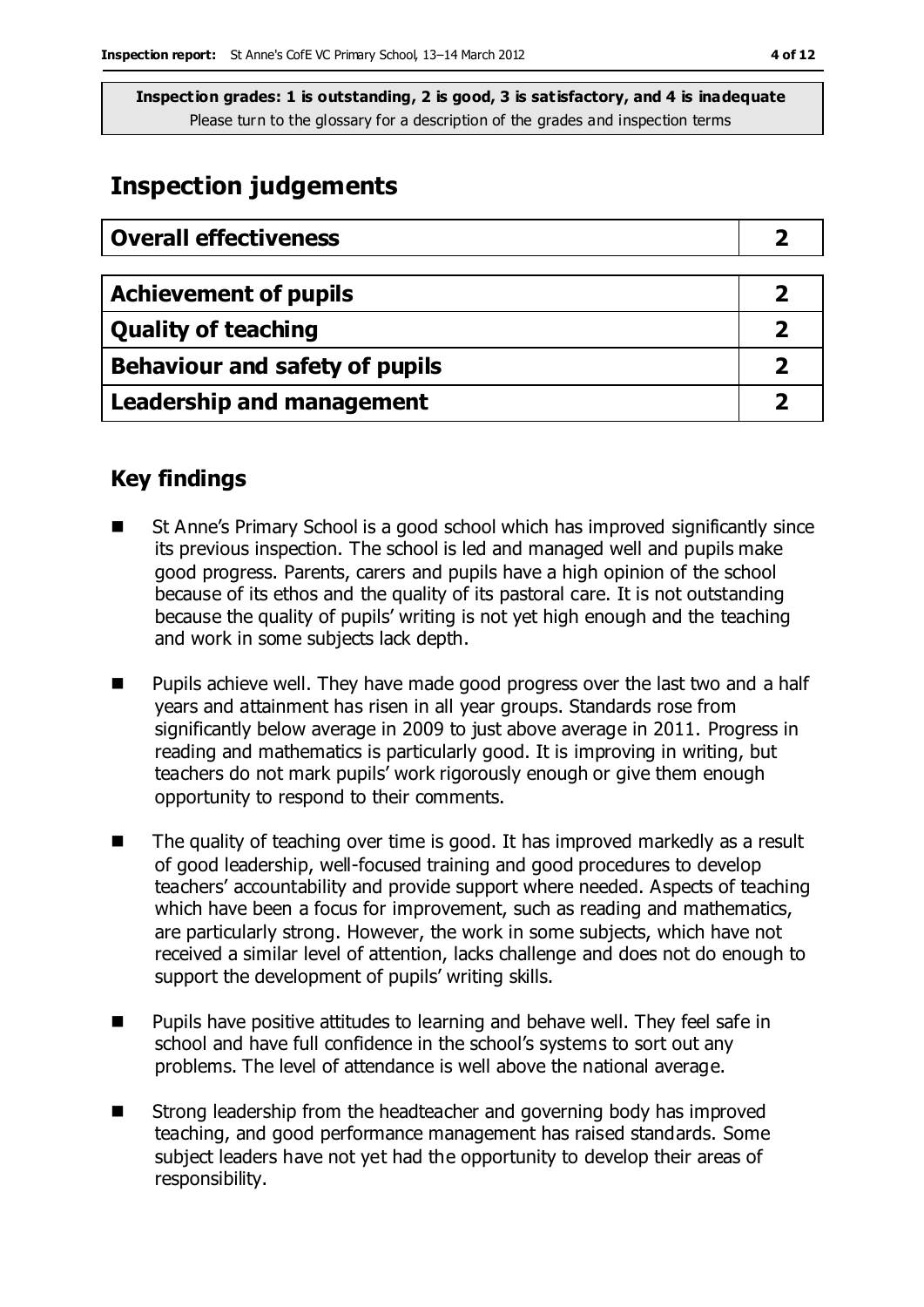#### **What does the school need to do to improve further?**

- Improve the quality and accuracy of pupils' writing by:
	- providing more opportunities for pupils to write at length on topics and subjects which interest them
	- making better use of opportunities to develop pupils' writing skills across  $\equiv$ all subjects of the curriculum.
- $\blacksquare$  Improve the quality of teachers' marking by:
	- evaluating pupils' work more rigorously and providing more critical analysis which shows pupils where and how they might improve their work
	- ensuring that pupils have the time and opportunity to read and respond to their teachers' comments, to improve their work and to learn from their mistakes.
- $\blacksquare$  Ensure the teaching and level of work are sufficiently challenging in all subjects by:
	- providing subject leaders with the opportunity to develop their subject  $\equiv$ areas and bring similar improvements to those seen in reading and mathematics
	- exploring ways in which the teaching in one subject may complement the teaching in other subjects
	- reducing the use of worksheets and simple activities which do little to develop pupils' skills, knowledge or understanding.

### **Main report**

#### **Achievement of pupils**

Most parents and carers feel their children make good progress and most pupils say they learn a lot in lessons. The inspection findings support these views and indicate that pupils throughout the school have made good progress since the previous inspection. The results of end-of-year assessments in 2011 for children in the Early Years Foundation Stage were the best ever and showed above-average levels of skills, knowledge and understanding. Standards at the end of Key Stage 1 have risen every year since the school opened and were significantly above the national average in 2011. At the end of Key Stage 2, standards went from significantly below average in 2009 to significantly above average in 2010, when standards in reading and mathematics were more than half a year ahead of the national average. They were just slightly lower in 2011, but nevertheless above average, and pupils had made greater progress than the year before given their different starting points.

These improvements reflect closely the school's drive to improve the quality of teaching and pupils' learning, particularly in reading and mathematics where pupils' attainment is strongest. Standards in reading are above average at the end of Key Stage 1 and Key Stage 2. Even the lowest-achieving pupils are developing a good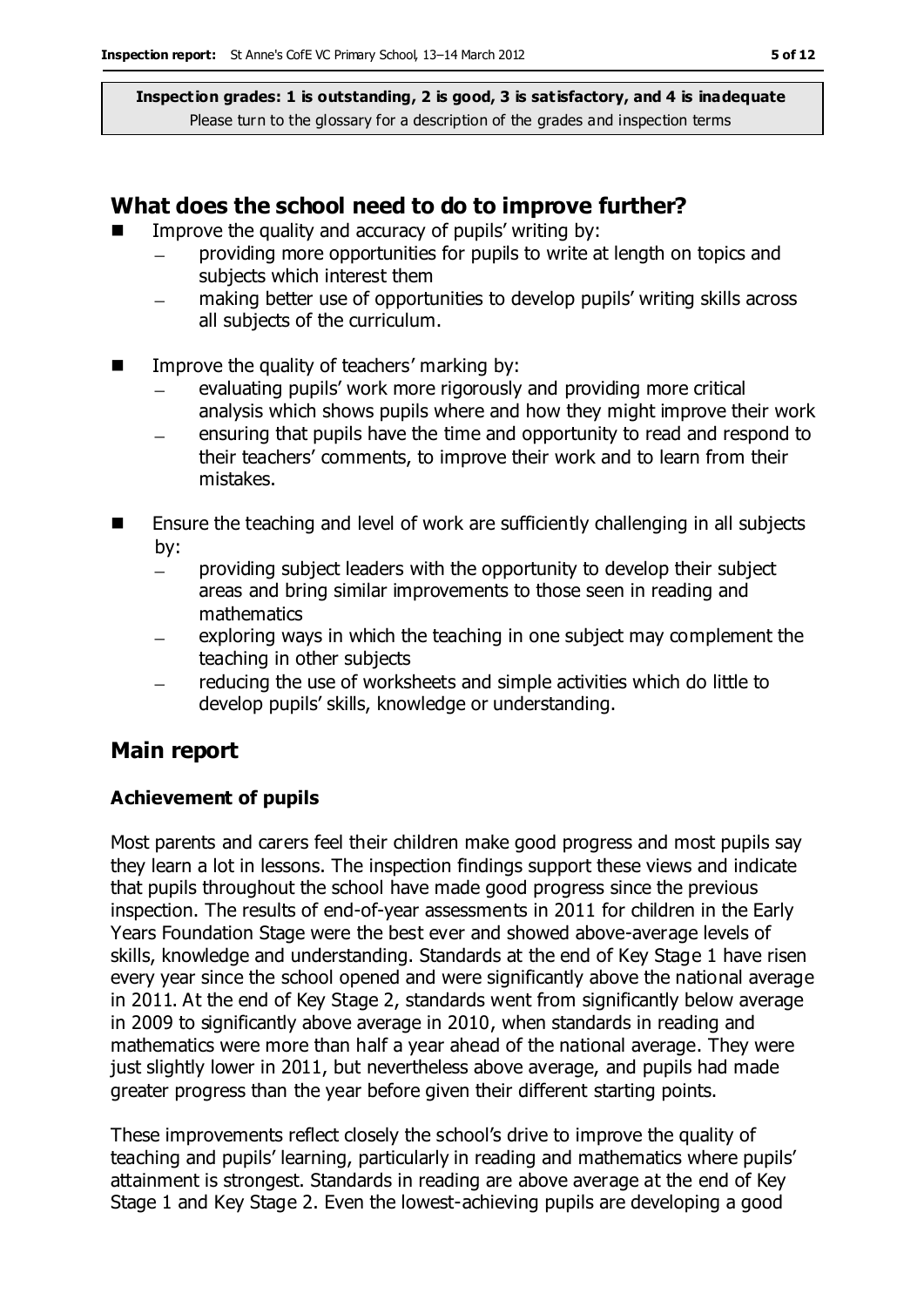understanding of how to decode words, and the well-organised guided reading sessions are helping pupils throughout the school to develop their ability to understand, analyse and interpret what they are reading. Pupils enjoy learning in mathematics because teachers make lessons fun and engage them in practical activity. One-to-one intervention sessions have helped pupils who are in danger of falling behind in mathematics to become much more confident in using numbers and to make rapid progress in a short space of time. Progress in developing writing skills is more variable. Some of the work observed in Years 1 and 2 shows remarkable progress over the course of a year, but the broadly average standards in writing throughout the school lag behind those in reading and mathematics.

In lessons, pupils are generally attentive and settle down to their work quickly. They work together well, either with partners or as part of a group. Disabled pupils and those who have special educational needs make good progress. The school has thorough systems for identifying their needs, provides good support through intervention groups when necessary, and varies its strategies for supporting these pupils in lessons. These strategies are helping to reduce the gap between the performance of those with particular learning needs and other pupils, and the school's data show improvement this year in the progress of the lowest-attaining pupils.

#### **Quality of teaching**

A very high proportion of parents and carers responded to the inspection questionnaire and almost all feel their children are well taught. Most pupils also feel that the school is helping them to develop their skills. Inspection evidence supports these views and indicates that the quality of teaching has improved since the last inspection and is now good. Observations undertaken jointly with the headteacher during the inspection indicate that leaders have a good understanding of the strengths and weaknesses of the teaching and can evaluate its effectiveness in a lesson with accuracy and insight.

Much of the teaching observed during the inspection was good and some aspects of the curriculum have a positive impact on learning. In the Early Years Foundation Stage, children were being taught phonics (the sounds that letters represent) with great clarity then, later in the day, enjoyed exploring and investigating independently in their Forest School. A group-reading session for all of the classes in Years 3 and 4 was very well organised, so it resulted in good progress for different groups of pupils. Teaching assistants played their part well, asking pertinent questions to encourage discussion. Pupils in Years 5 and 6 received careful and methodical instruction in how to construct a paragraph of persuasive writing, and contributed well to the class discussion, and to collaborative work with a partner. The support provided for pupils with specific learning difficulties was thoughtful and helpful, and was geared towards helping pupils to develop independence. The teaching contributes well to pupils' spiritual, moral, social and cultural development. Values such as respect and cooperation, which are introduced in assemblies, are reinforced and put into practice in the classroom. Pupils in Years 5 and 6, for example, were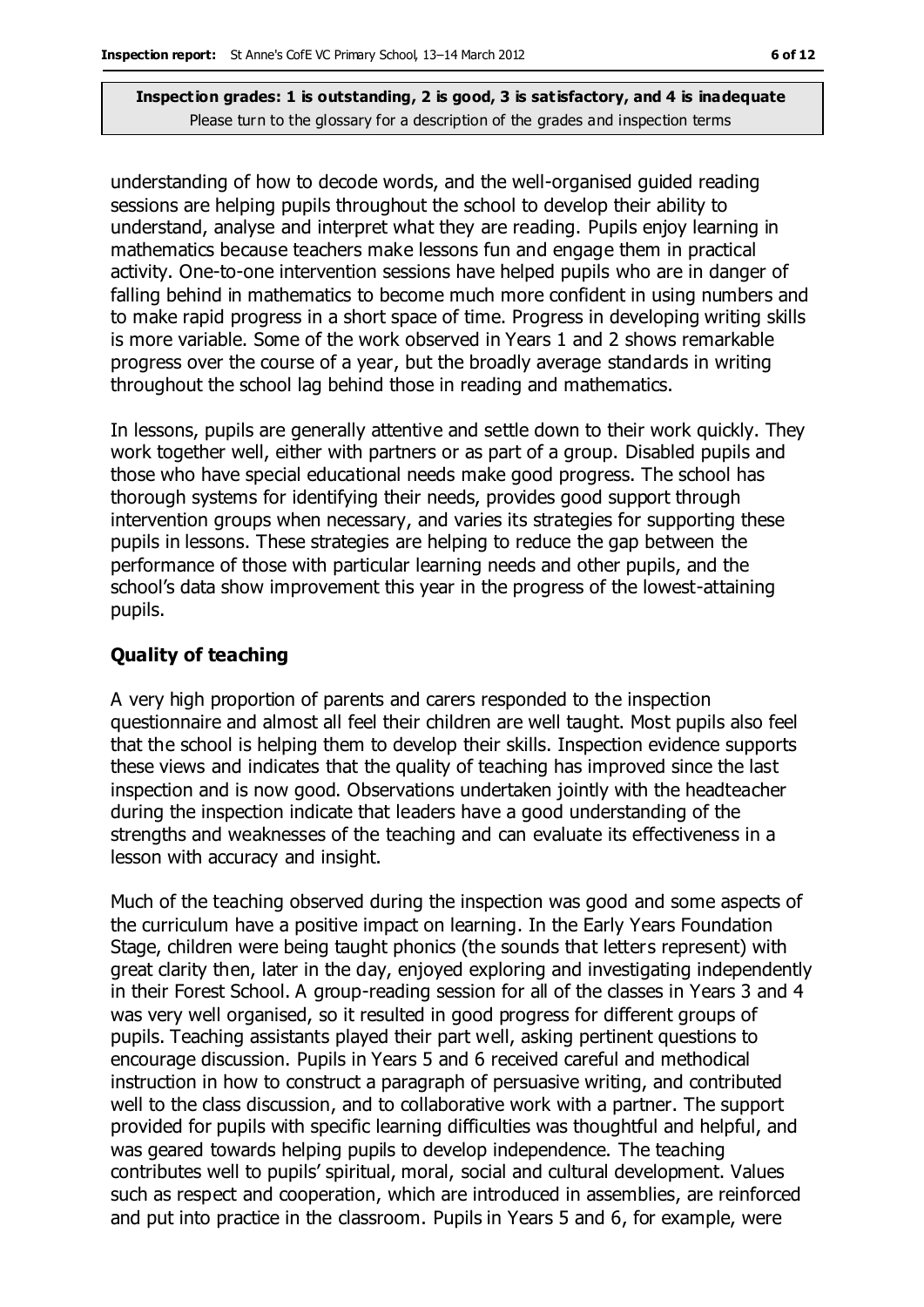observed developing a strong sense of empathy with the lives of Victorian children and discovering how cultures change.

Some of the teaching observed during the inspection, however, was not challenging enough. Expectations of what pupils are capable of achieving in some of the work in a few subjects, such as the planned curriculum in science and design and technology, are too low, and work in pupils' books indicates too many tasks, which involve the completion of worksheets, lack stimulation and challenge. Teachers also miss opportunities to develop pupils' writing skills through these subjects.

The accuracy of teachers' assessment of pupils' attainment has improved markedly. This has been brought about by training and moderation activities both within the school and with external organisations. As a result, the school now has a good understanding of pupils' progress. Pupils' work is marked regularly, but the marking is often not critical enough, as mistakes are left unchallenged. Although teachers give some indication as to what pupils can do to improve, pupils rarely respond to teachers' written comments and they are not given time to go back over their work and improve it.

#### **Behaviour and safety of pupils**

Observations during the inspection support the views of parents, carers, pupils, staff and governors that behaviour is good. Pupils' enjoyment of school is reflected in the steadily increasing level of attendance which is now well above the national average. Pupils show positive attitudes to learning, collaborate with staff and each other, and behave well in lessons. They are respectful and courteous.

Discussions with pupils, responses to the parents' questionnaire and the school's behaviour records indicate that bullying occurs rarely. One pupil acknowledged, 'We are not always angels'; others explained that bullying is restricted to the occasional name-calling or falling out as friends, and is dealt with effectively by adults. The school council has recently introduced a new system to act as an intermediary should pupils require it. A few pupils have specific behavioural difficulties; the school's consistent management and excellent support have brought about good improvement in behaviour for these individuals.

Pupils say they feel safe in school, and their parents and carers agree. Pupils have every confidence in their teachers and the adults who support them in the classroom. They have a good understanding of how to keep themselves safe, for example, when using the internet.

#### **Leadership and management**

Since the previous inspection, strong leadership from the headteacher, phase leaders and an engaged, supportive and knowledgeable governing body have helped the school to tackle successfully its most important priorities, thereby demonstrating good capacity for further improvement. The quality of teaching has improved, pupils'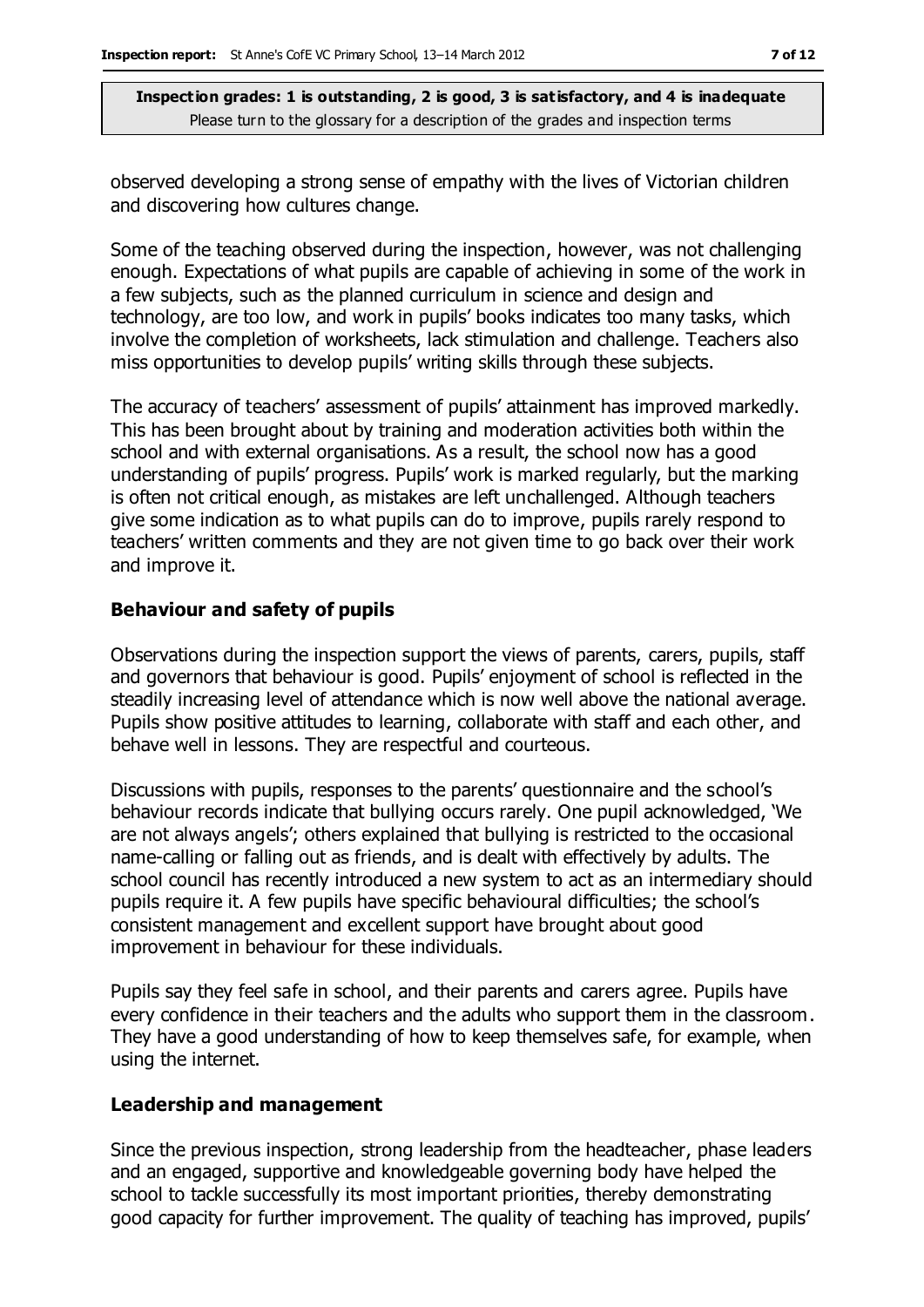achievement in all year groups has risen, the assessment and tracking of pupils' attainment have become much more secure, and the senior leadership team and phase leaders are carrying out their responsibilities effectively. The school's selfevaluation and development plans show a good awareness of what still needs to be improved. Professional development has been effective, as seen in the improvements to the teaching of reading and mathematics. Teachers' performance has been managed effectively; staff appreciate the training they have received, have a much greater awareness of their accountability for pupils' progress and are working well together to bring further improvement.

The curriculum is satisfactory because some subjects are not yet planned with sufficient rigour and not enough opportunities are provided for pupils to develop their writing skills across the curriculum. There are, however, good aspects of the curriculum. A wide range of extra-curricular and enrichment activities, particularly performance and sports-related activities and residential visits for all pupils in Key Stage 2, makes a strong contribution to pupils' moral, social and cultural development. Active links with the local church, thoughtful assemblies and an emphasis on teaching and reinforcing values contribute well to their spiritual development and are key factors in the school's successful work to tackle discrimination.

The school's hard work ensures equality of opportunity for all. The progress of all pupils is monitored carefully. Support for disabled pupils and those who have special educational needs is very well coordinated and having a positive impact. The school has also been successful in integrating a small number of pupils who have particular needs and who have made good progress because of the care and attention they have received. There are good procedures to ensure that all pupils are kept safe and that staff are fully informed and trained in safeguarding.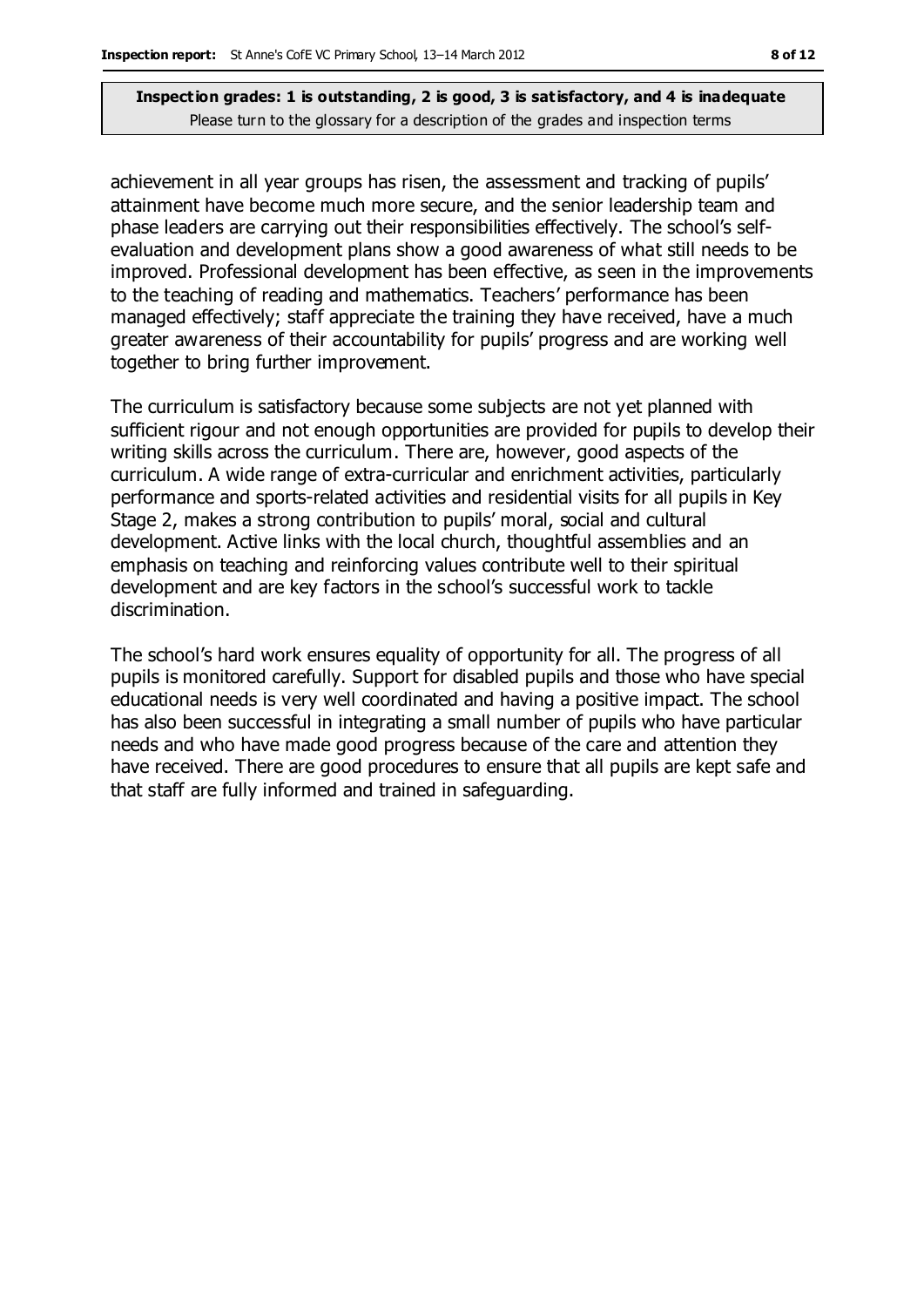## **Glossary**

### **What inspection judgements mean**

| <b>Grade</b> | <b>Judgement</b> | <b>Description</b>                                            |
|--------------|------------------|---------------------------------------------------------------|
| Grade 1      | Outstanding      | These features are highly effective. An outstanding           |
|              |                  | school provides exceptionally well for all its pupils' needs. |
| Grade 2      | Good             | These are very positive features of a school. A school        |
|              |                  | that is good is serving its pupils well.                      |
| Grade 3      | Satisfactory     | These features are of reasonable quality. A satisfactory      |
|              |                  | school is providing adequately for its pupils.                |
| Grade 4      | Inadequate       | These features are not of an acceptable standard. An          |
|              |                  | inadequate school needs to make significant                   |
|              |                  | improvement in order to meet the needs of its pupils.         |
|              |                  | Ofsted inspectors will make further visits until it           |
|              |                  | improves.                                                     |

### **Overall effectiveness of schools**

|                         | Overall effectiveness judgement (percentage of schools) |      |                     |                   |
|-------------------------|---------------------------------------------------------|------|---------------------|-------------------|
| <b>Type of school</b>   | <b>Outstanding</b>                                      | Good | <b>Satisfactory</b> | <b>Inadequate</b> |
| Nursery schools         | 46                                                      | 46   |                     |                   |
| Primary schools         |                                                         | 47   | 40                  |                   |
| Secondary<br>schools    | 14                                                      | 38   | 40                  |                   |
| Special schools         | 28                                                      | 48   | 20                  |                   |
| Pupil referral<br>units | 15                                                      | 50   | 29                  |                   |
| All schools             |                                                         | 46   | 38                  |                   |

New school inspection arrangements have been introduced from 1 January 2012. This means that inspectors make judgements that were not made previously.

The data in the table above are for the period 1 September 2010 to 31 August 2011 and represent judgements that were made under the school inspection arrangements that were introduced on 1 September 2009. These data are consistent with the latest published official statistics about maintained school inspection outcomes (see [www.ofsted.gov.uk\)](http://www.ofsted.gov.uk/).

The sample of schools inspected during 2010/11 was not representative of all schools nationally, as weaker schools are inspected more frequently than good or outstanding schools.

Primary schools include primary academy converters. Secondary schools include secondary academy converters, sponsor-led academies and city technology colleges. Special schools include special academy converters and non-maintained special schools.

Percentages are rounded and do not always add exactly to 100.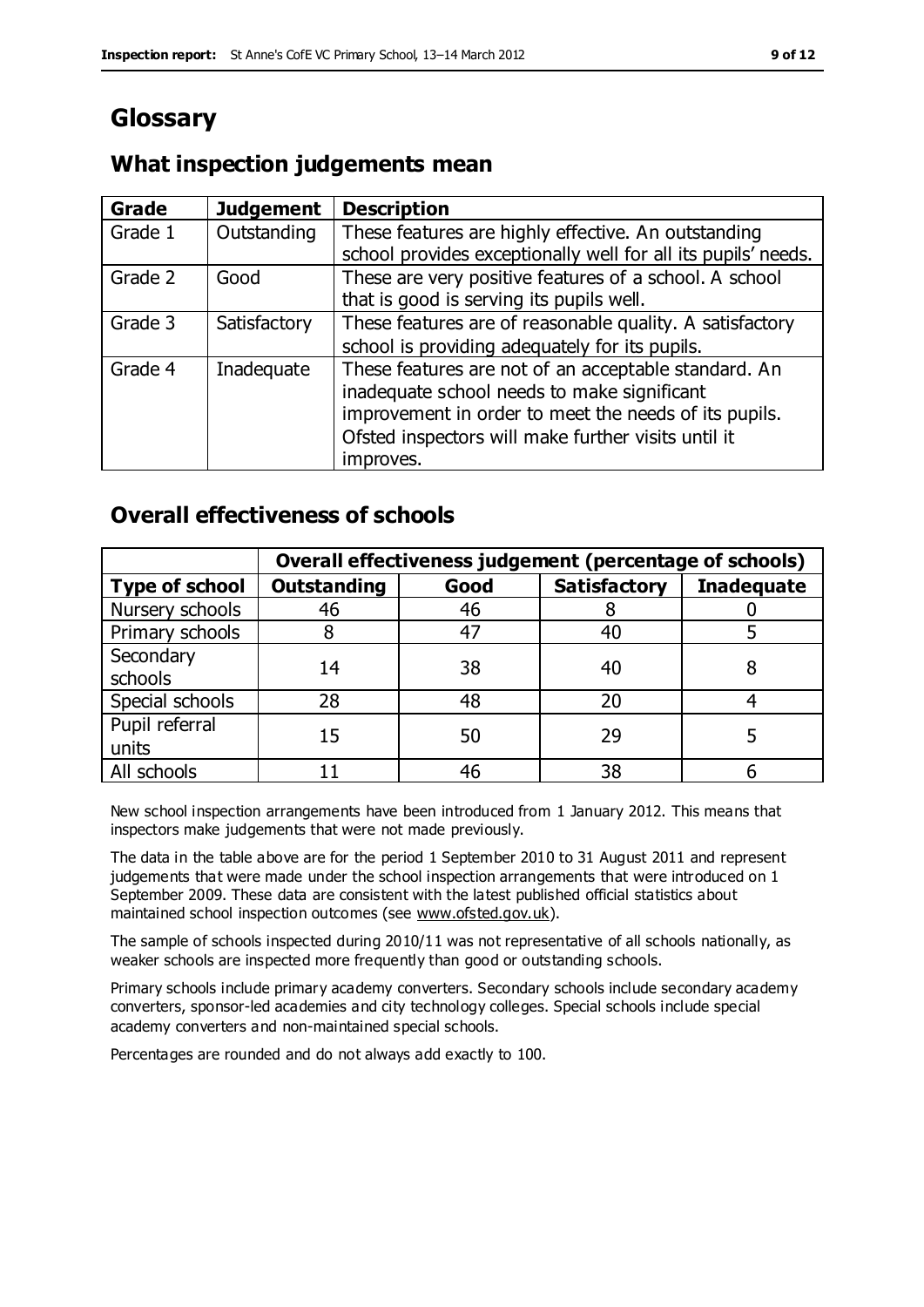## **Common terminology used by inspectors**

| Achievement:                  | the progress and success of a pupil in their<br>learning and development taking account of their<br>attainment.                                                                                                        |
|-------------------------------|------------------------------------------------------------------------------------------------------------------------------------------------------------------------------------------------------------------------|
| Attainment:                   | the standard of the pupils' work shown by test and<br>examination results and in lessons.                                                                                                                              |
| Attendance                    | the regular attendance of pupils at school and in<br>lessons, taking into account the school's efforts to<br>encourage good attendance.                                                                                |
| Behaviour                     | how well pupils behave in lessons, with emphasis<br>on their attitude to learning. Pupils' punctuality to<br>lessons and their conduct around the school.                                                              |
| Capacity to improve:          | the proven ability of the school to continue<br>improving based on its self-evaluation and what<br>the school has accomplished so far and on the<br>quality of its systems to maintain improvement.                    |
| Leadership and management:    | the contribution of all the staff with responsibilities,<br>not just the governors and headteacher, to<br>identifying priorities, directing and motivating staff<br>and running the school.                            |
| Learning:                     | how well pupils acquire knowledge, develop their<br>understanding, learn and practise skills and are<br>developing their competence as learners.                                                                       |
| <b>Overall effectiveness:</b> | inspectors form a judgement on a school's overall<br>effectiveness based on the findings from their<br>inspection of the school.                                                                                       |
| Progress:                     | the rate at which pupils are learning in lessons and<br>over longer periods of time. It is often measured<br>by comparing the pupils' attainment at the end of a<br>key stage with their attainment when they started. |
| Safety                        | how safe pupils are in school, including in lessons;<br>and their understanding of risks. Pupils' freedom<br>from bullying and harassment. How well the school<br>promotes safety, for example e-learning.             |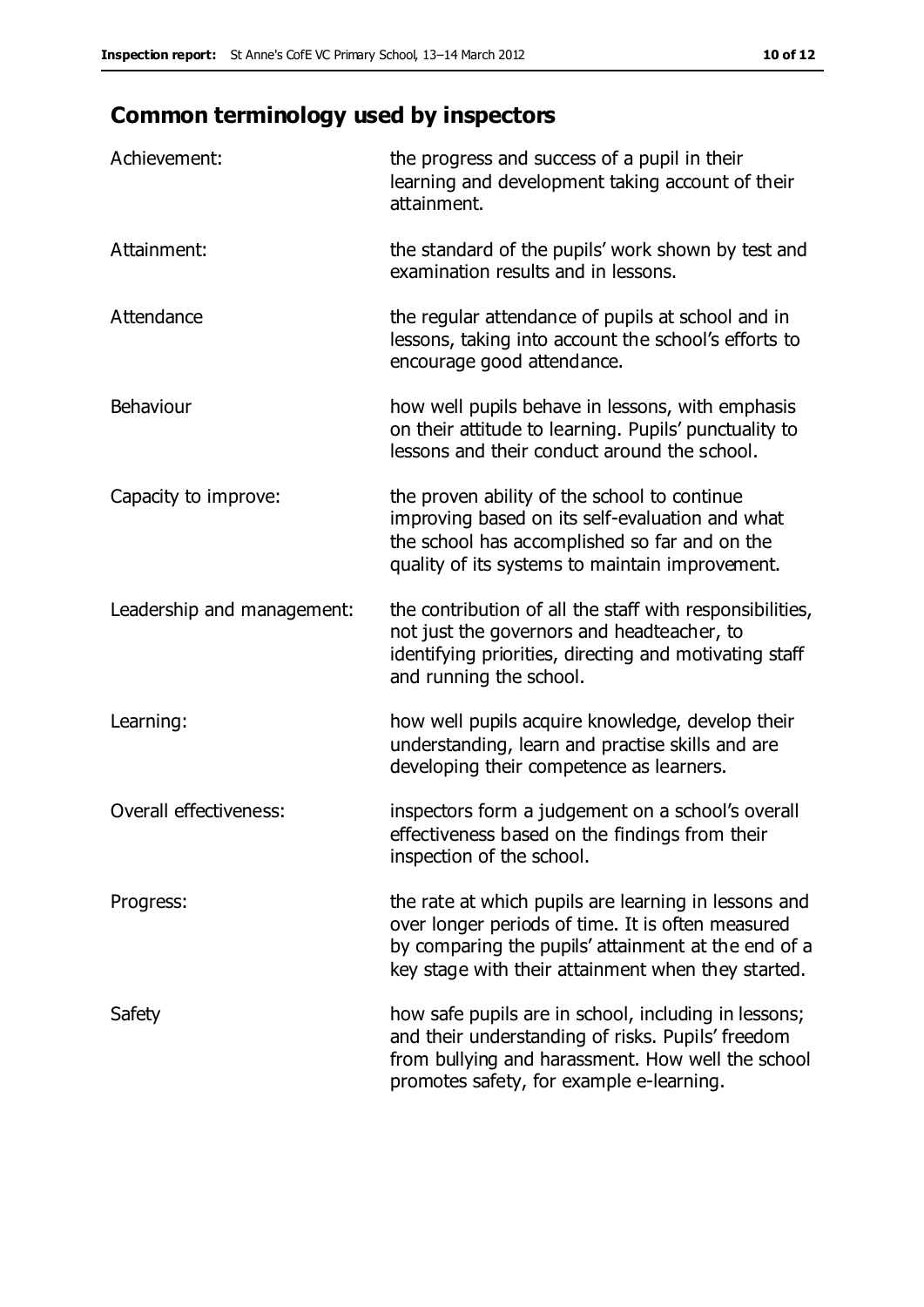#### **This letter is provided for the school, parents and carers to share with their children. It describes Ofsted's main findings from the inspection of their school.**



15 March 2012

Dear Pupils

#### **Inspection of St Anne's CofE VC Primary School, Bewdley, DY12 2UQ**

My colleagues and I really enjoyed visiting your school recently. We should like to thank you for making us feel welcome and for talking to us. You told us very clearly that you think St Anne's is a good school, and we agree with you. The school has improved significantly since it was last inspected. These are the main strengths.

- Your progress in all year groups is much better now than it was a few years ago; in some years, you reach higher standards than many other schools.
- You say you enjoy school and you show this through your positive attitudes in the classroom and your good behaviour around the school.
- $\blacksquare$  The teaching is improving and much of it is good; the teachers are most successful in teaching you mathematics and how to read.
- You particularly enjoy your residential visits and the wide range of activities which the school provides.
- The staff support your headteacher who has worked hard with the governors to bring improvements and has good plans to make the school even better.

Because your writing is not yet quite as good as your reading, we have asked your teachers to give you more opportunities to write on topics which interest you. We have also asked them give you more guidance when marking your work, by showing you where you might improve and then giving you time to learn from your mistakes. Sometimes you are given too many worksheets which are not particularly interesting or challenging. So, we have asked the headteacher to give subject leaders a bit more time to see how they can make all of the subjects you study as interesting and challenging as possible. You can help to improve the standard of your work even more by taking care over your writing, thinking carefully about your teachers' comments and trying to improve your work once it has been marked.

We hope you continue to enjoy your time at St Anne's and wish you the best for the future.

Yours sincerely

Graham Sims Lead inspector